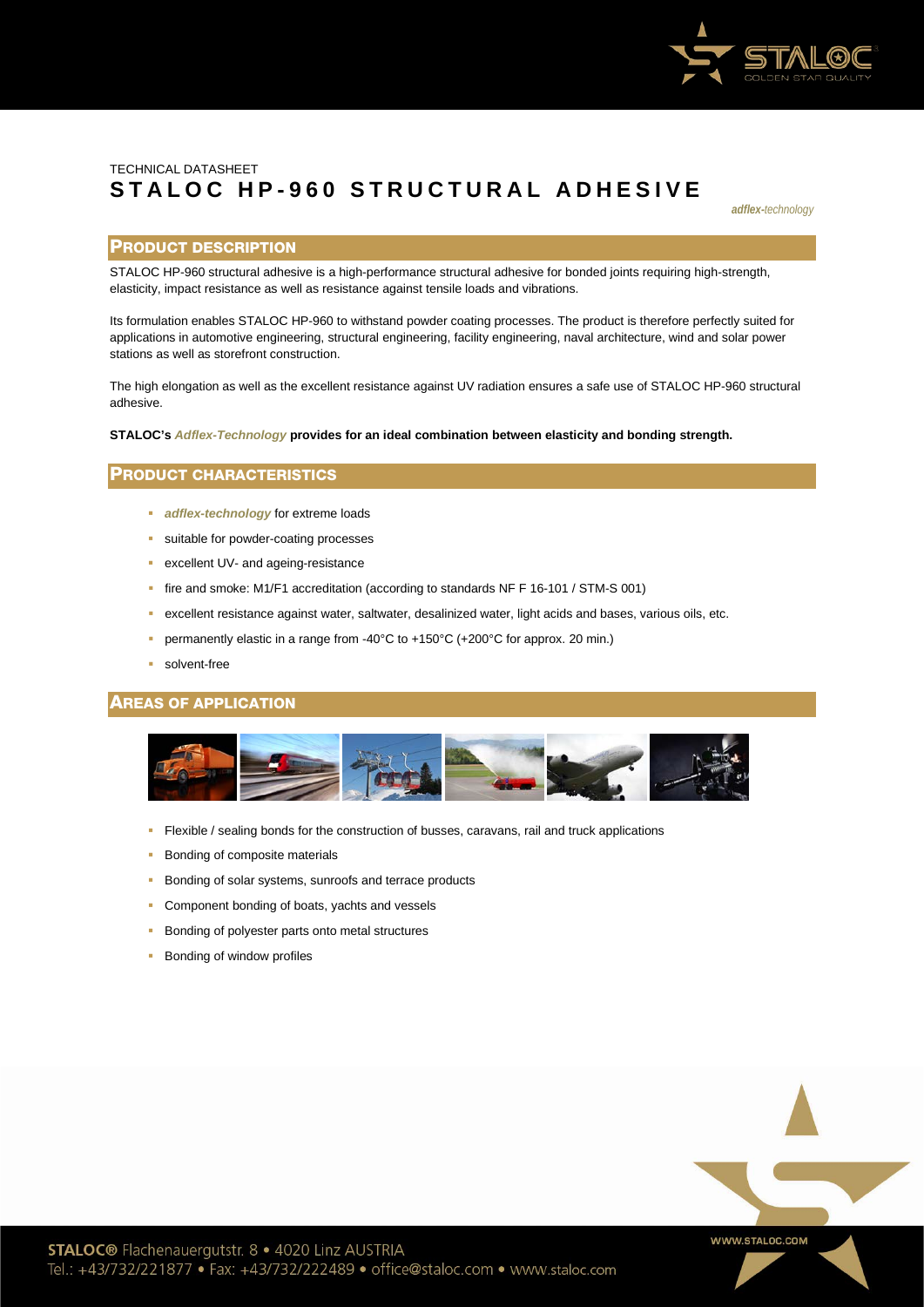

# TECHNICAL PROPERTIES

| <b>ATTRIBUTE</b>                        | <b>UNIT</b>       | <b>SPECIFICATION</b>                         |  |
|-----------------------------------------|-------------------|----------------------------------------------|--|
|                                         |                   | Modified methacrylate adhesive               |  |
| basis                                   |                   | with <b>adflex-technology</b>                |  |
| colour                                  |                   | black                                        |  |
| pot life                                | min               | 5 to 7 min.                                  |  |
| finger-tight (depending on temperature) | min               | approx. 12 min                               |  |
| final cure time                         | h                 | 24 h                                         |  |
| Mixing ratio                            |                   | 10:1                                         |  |
| Shore hardness (ASTM D 2240)            |                   | 70 to 80                                     |  |
| <b>Contains solvents</b>                |                   | <b>No</b>                                    |  |
| temperature resistance                  | °C                | -40 $^{\circ}$ C to +150 $^{\circ}$ C        |  |
|                                         |                   | (short term up to 200°C for approx. 20 min.) |  |
| working temperature                     | °C                | +10 $^{\circ}$ C to +35 $^{\circ}$ C         |  |
| maximum elongation                      | %                 | 60 %                                         |  |
| shear strength (DIN 53283)              | N/mm <sup>2</sup> | 16 N/mm <sup>2</sup><br>non-alloy steel:     |  |
|                                         |                   | stainless steel<br>16.5 N/mm <sup>2</sup>    |  |
|                                         |                   | $17$ N/mm <sup>2</sup><br>Alu 6060:          |  |
|                                         |                   | 16 N/mm <sup>2</sup><br>Alu 6061:            |  |
|                                         |                   | Alu 1050A:<br>$16$ N/mm <sup>2</sup>         |  |
|                                         |                   | ABS/ABS:<br>substrate failure                |  |
|                                         |                   | FRP/FRP:<br>$~16$ N/mm <sup>2</sup>          |  |
|                                         |                   | PMMA:<br>substrate failure                   |  |
| Impact strength (ISO 113-43)            | N/mm              | 20 N/mm on galvanized steel                  |  |
| Recommended gap                         | mm                | $250 \mu m$ to 1 cm                          |  |
| Shelf life at max. +20°C                |                   | approx. 6 months                             |  |

# CHEMICAL RESISTANCE

 $A =$  excellent resistance,  $B =$  minor effect,  $C =$  destructive effect

| <b>Substance</b>                     |   |
|--------------------------------------|---|
| Water                                | A |
| Saltwater                            | A |
| oil and grease                       | А |
| gasoline and diesel                  | A |
| water $@$ 90 $°C$                    | в |
| Glycol / water-mixture (anti-freeze) | В |
| Acetic acid 10%                      | В |
| Xylene                               | в |
| Highly-concentrated acids            | C |

# **APPLICATION INFORMATION**

Recommended application – further information can be found in the material safety data sheet

The parts to be bonded must be clean and free of oil and grease. Use STALOC assembly cleaner for surface preparation. Roughening the surfaces increases the strength of the bond, but is not imperative. Mount the mixer and squeeze out the adhesive; the mixing ratio is controlled automatically. Mix the material until an even colour is achieved. Distribute the adhesive on the bonding surface using a spatula or similar if necessary. The fixture time is 12 minutes at room temperature. Lower temperatures increase the necessary fixture time. Final cure takes 24 hours. Seal the cartridge again after use, with the stopper (in the plunger). Do not use if ambient temperatures and substrate temperatures are below 10°C.